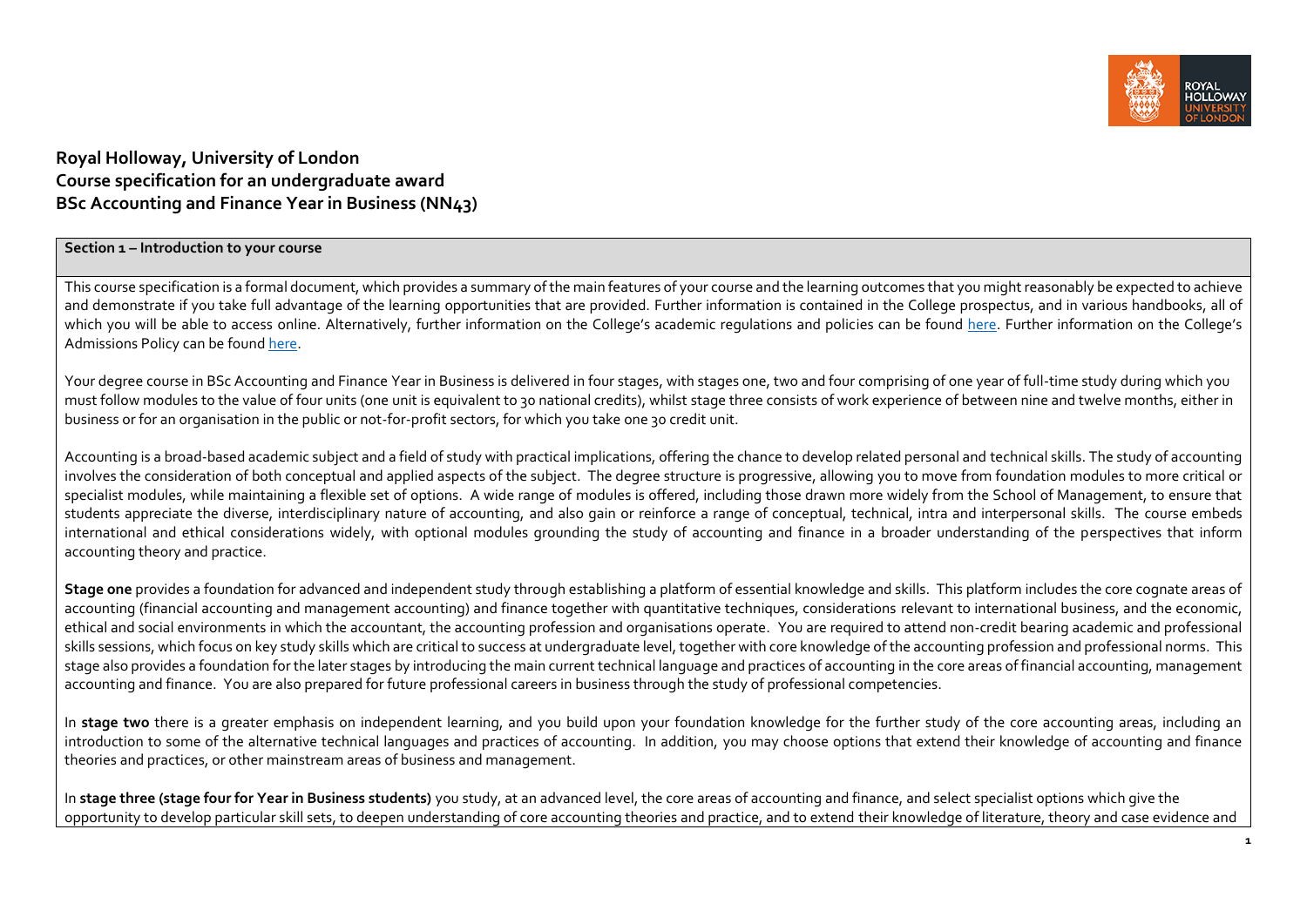

the associated practical implications for accounting and finance. On the degree course with a year in business you undertake a continuous period of work experience, before stage three studies, during which you are provided with opportunities for integration of theory and practice.

While Royal Holloway keeps all the information made available under review, courses and the availability of individual modules, especially optional modules are necessarily subject to change at any time, and you are therefore advised to seek confirmation of any factors which might affect your decision to follow a specific course. In turn, Royal Holloway will inform you as soon as is practicable of any significant changes which might affect your studies.

The following is brief description for some of the most important terminology for understanding the content of this document:

Degree course – May also be referred to as 'degree course' or simply 'course', these terms refer to the qualification you will be awarded upon successful completion of your studies. *Module* – May also be referred to as 'course', this refers to the individual units you will study each year to complete your degree course. Undergraduate degrees at Royal Holloway comprise a combination of modules in multiples of 15 credits to the value of 120 credits per year. On some degree courses a certain number of optional modules must be passed for a particular degree title.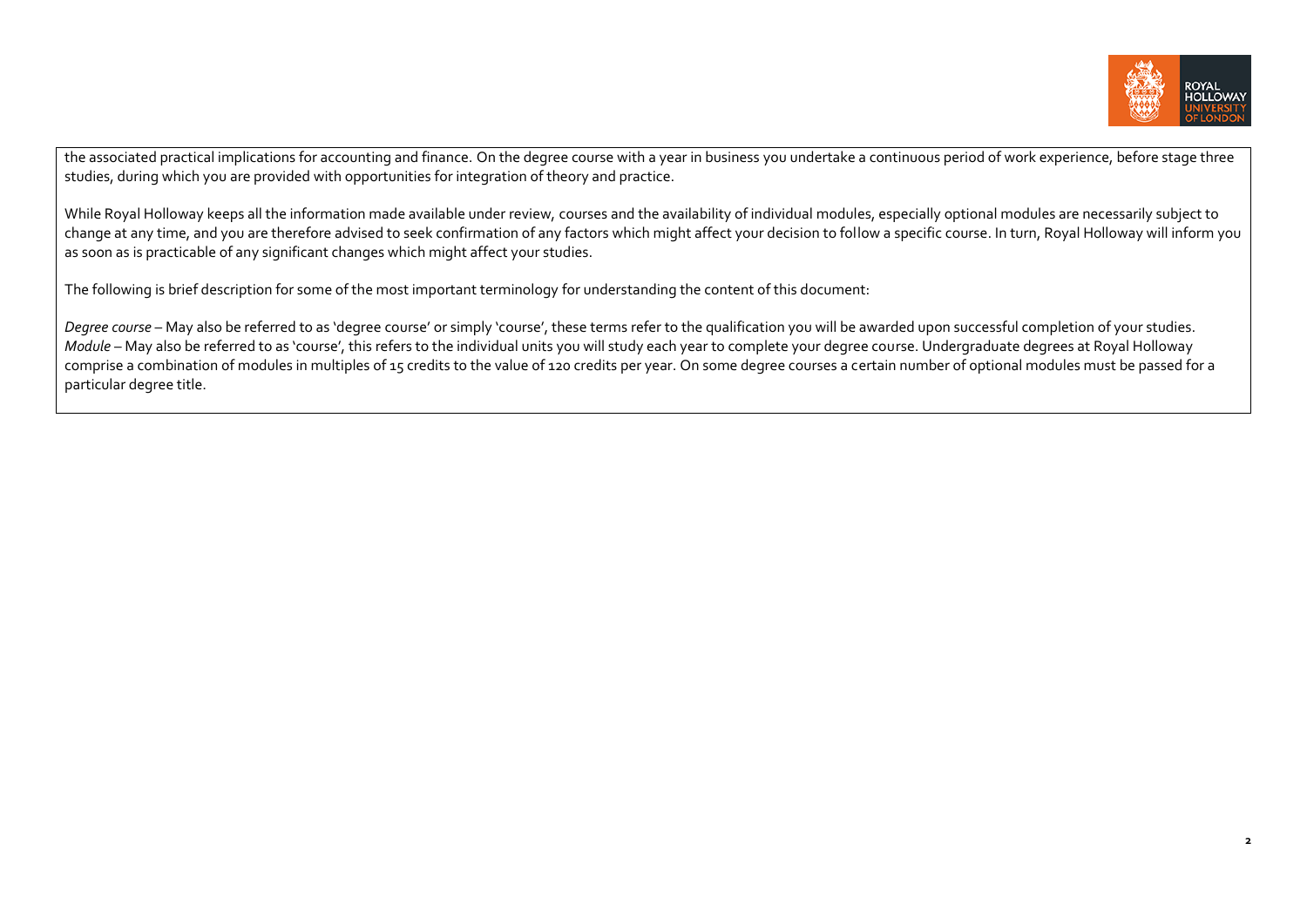

| Section 2 - Course details                                                                |                                                                                                                                                                     |                                                                 |                                                                                                                                                  |  |  |  |  |  |
|-------------------------------------------------------------------------------------------|---------------------------------------------------------------------------------------------------------------------------------------------------------------------|-----------------------------------------------------------------|--------------------------------------------------------------------------------------------------------------------------------------------------|--|--|--|--|--|
| Date of specification update                                                              | February 2022                                                                                                                                                       | Location of study                                               | Egham Campus                                                                                                                                     |  |  |  |  |  |
| Course award and title                                                                    | BSc Accounting and Finance Year in<br><b>Business</b>                                                                                                               | Level of study                                                  | Undergraduate                                                                                                                                    |  |  |  |  |  |
| Course code                                                                               | 2952                                                                                                                                                                | <b>UCAS code</b>                                                | NN43                                                                                                                                             |  |  |  |  |  |
| Year of entry                                                                             | 2022/23                                                                                                                                                             |                                                                 |                                                                                                                                                  |  |  |  |  |  |
| Awarding body                                                                             | Royal Holloway, University of London                                                                                                                                |                                                                 |                                                                                                                                                  |  |  |  |  |  |
| <b>School of Management</b><br>Department or school                                       |                                                                                                                                                                     | Other departments or schools<br>involved in teaching the course | N/A                                                                                                                                              |  |  |  |  |  |
| Mode(s) of attendance                                                                     | Full-time                                                                                                                                                           | Duration of the course                                          | Four years                                                                                                                                       |  |  |  |  |  |
| <b>Accrediting Professional,</b><br><b>Statutory or Regulatory Body</b><br>requirement(s) | <b>ICAEW</b><br>$\bullet$<br><b>CIMA</b><br>$\bullet$<br><b>CIPFA</b><br>$\bullet$<br>CPA (Australia)<br>$\bullet$<br>learning from professional accounting bodies. |                                                                 | In the case of BSc Accounting and Finance some combinations of individual modules allow students to apply for exemptions and/or credit for prior |  |  |  |  |  |
| Link to Coursefinder for further<br>information:                                          | https://www.royalholloway.ac.uk/studying-<br>here/                                                                                                                  | For queries on admissions:                                      | study@royalholloway.ac.uk.                                                                                                                       |  |  |  |  |  |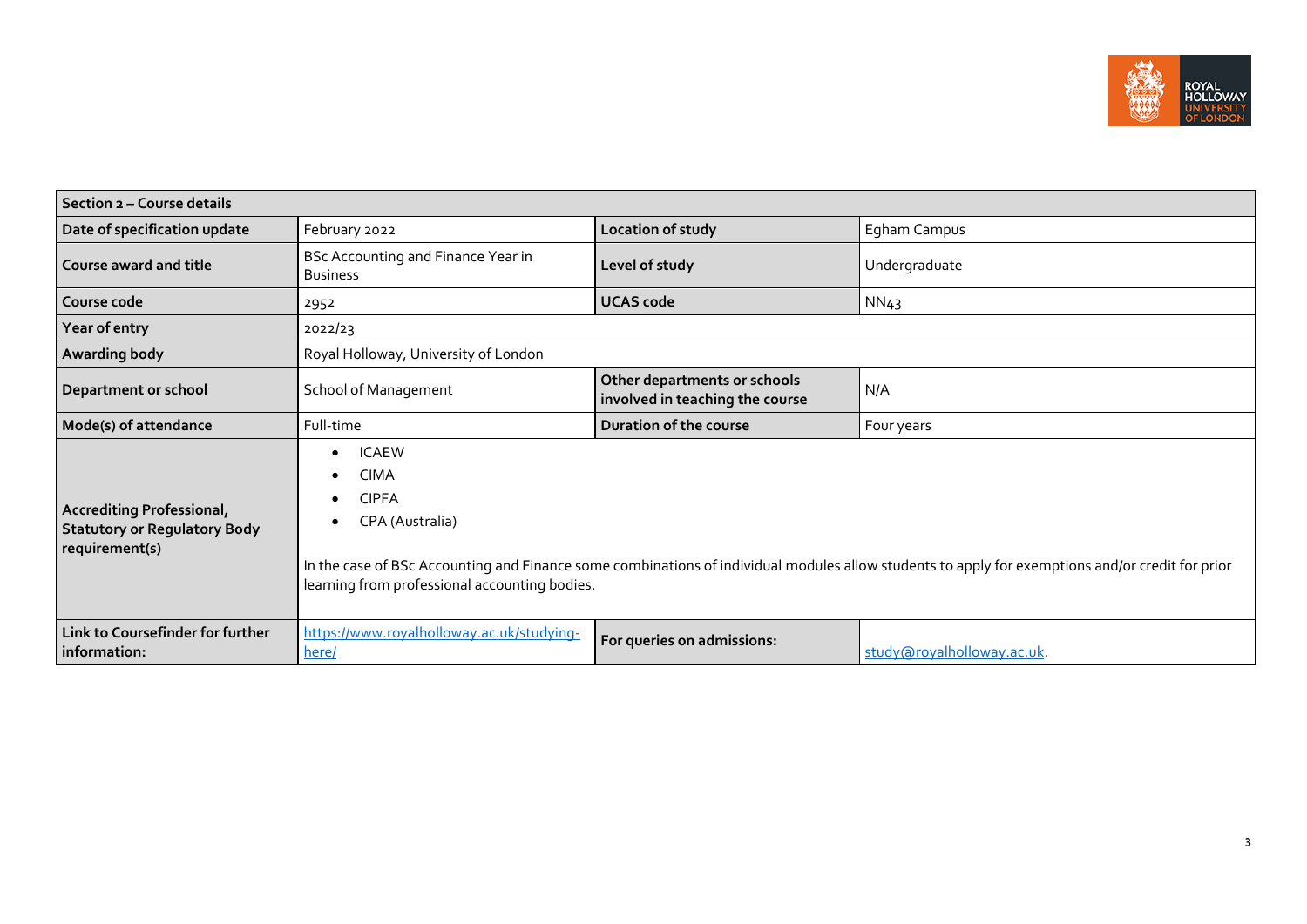

|                | Section 3 - Degree course structure |                                                                                                                     |                   |                         |                    |                           |              |                |                      |                                     |
|----------------|-------------------------------------|---------------------------------------------------------------------------------------------------------------------|-------------------|-------------------------|--------------------|---------------------------|--------------|----------------|----------------------|-------------------------------------|
|                |                                     | 3.1 Mandatory module information                                                                                    |                   |                         |                    |                           |              |                |                      |                                     |
| Year           | Module<br>code                      | The following table summarises the mandatory modules which students must take in each year of study<br>Module title | Contact<br>hours* | Self-<br>study<br>hours | Written<br>exams** | Practical<br>assessment** | Coursework** | <b>Credits</b> | <b>FHEQ</b><br>level | <b>Module status</b><br>(see below) |
| $\mathbf{1}$   | AF1205                              | <b>International Business</b>                                                                                       | 29                | 121                     | 70%                | o                         | 30%          | 15             | $\overline{4}$       | <b>MC</b>                           |
| $\mathbf{1}$   | AF1401                              | <b>Financial Accounting</b>                                                                                         | 72                | 228                     | 30%                | o                         | 70%          | 30             | $\overline{4}$       | <b>MNC</b>                          |
| $\mathbf{1}$   | AF1402                              | Introduction to Management<br>Accounting                                                                            | 36                | 114                     | 50%                | $\circ$                   | 50%          | 15             | 4                    | <b>MNC</b>                          |
| $\mathbf{1}$   | AF1403                              | Introduction to Finance                                                                                             | 36                | 114                     | 50%                | o                         | 50%          | 15             | $\overline{4}$       | <b>MNC</b>                          |
| $\mathbf{1}$   | AF1406                              | Quantitative Methods for<br>Accounting and Finance                                                                  | 28                | 122                     | 50%                | $\circ$                   | 50%          | 15             | 4                    | MC                                  |
| $\mathbf 1$    | AF1407                              | <b>Professional Competencies</b>                                                                                    | 24                | 126                     | $\circ$            | $\circ$                   | 100%         | 15             | $\overline{4}$       | MC                                  |
| $\overline{2}$ | AF2401                              | <b>Financial Reporting</b>                                                                                          | 36                | 114                     | 50%                | $\circ$                   | 50%          | 15             | 5                    | <b>MNC</b>                          |
| $\overline{2}$ | AF2402                              | Management Accounting for<br>Performance and Decision<br>Making                                                     | 36                | 114                     | 50%                | $\circ$                   | 50%          | 15             | 5                    | <b>MNC</b>                          |
| $\overline{2}$ | AF2403                              | Corporate Finance                                                                                                   | 38                | 112                     | 50%                | $\circ$                   | 50%          | 15             | 5                    | <b>MNC</b>                          |
| $\overline{2}$ | MN2205                              | <b>Strategic Management</b>                                                                                         | 29                | 121                     | 70%                | $\circ$                   | 30%          | 15             | 5                    | MC                                  |
| $\overline{2}$ | MN2425                              | <b>Managerial Economics</b>                                                                                         | 29                | 121                     | 50%                | $\circ$                   | 50%          | 15             | 5                    | MC                                  |
| $\overline{2}$ | MN <sub>2545</sub>                  | <b>Business Information Systems for</b><br>Accounting and Finance                                                   | 30                | 120                     | 50%                | $\circ$                   | 50%          | 15             | 5                    | MC                                  |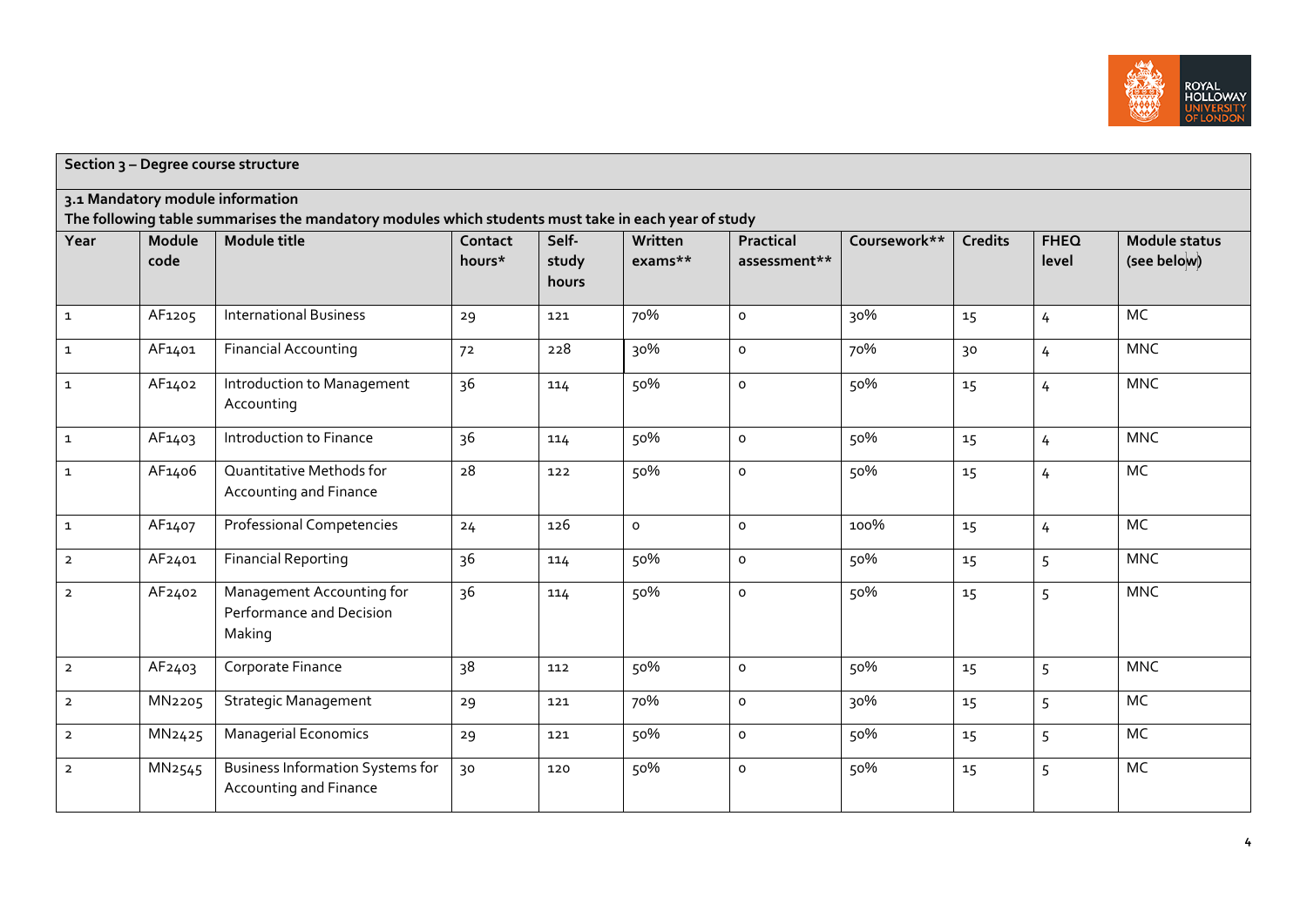

| MN3511 | Year in Business                                       |    |     |         | 100% | 30 | O | <b>MNC</b> |
|--------|--------------------------------------------------------|----|-----|---------|------|----|---|------------|
| AF3401 | <b>Advanced Financial Reporting</b>                    | 38 | 112 | 50%     | 50%  | ÷. | b | MC         |
| AF3402 | Management Accounting for<br><b>Strategic Analysis</b> | 38 | 112 | 0       | 100% | ÷. |   | MC         |
| AF3403 | <b>Investment Management</b>                           | 38 | 112 | $\circ$ | 100% | ÷. |   | MC         |
| AF3409 | Ethics for Accounting and Finance 29                   |    | 121 | 50%     | 50%  | ÷. | b | MC         |

This table sets out the most important information for the mandatory modules on your degree course. These modules are central to achieving your learning outcomes, so they are compulsory, and all students on your degree course will be required to take them. You will be automatically registered for these modules each year. Mandatory modules fall into two categories; 'condonable' or 'non-condonable'.

In the case of mandatory 'non-condonable' (MNC) modules, you must pass the module before you can proceed to the next year of your course, or to successfully graduate with a particular degree title. In the case of mandatory 'condonable' (MC) modules, these must be taken but you can still progress or graduate even if you do not pass them. Please note that although Royal Holloway will keep changes to a minimum, changes to your degree course may be made where reasonable and necessary due to unexpected events. For example; where requirements of relevant Professional, Statutory or Requlatory Bodies have changed and course requirements must change accordingly, or where changes are deemed necessary on the basis of student feedback and/or the advice of external advisors, to enhance academic provision.

\*Contact hours come in various different forms, and may take the form of time spent with a member of staff in a lecture or seminar with other students. Contact hours may also be laboratory or, studio-based sessions, project supervision with a member of staff, or discussion through a virtual learning environment (VLE). These contact hours may be with a lecturer or teaching assistant, but they may also be with a technician, or specialist support staff. It is intended that these contact hours will face-to-face as far as possible, but in certain unavoidable situations, these may take place virtually.

\*\*The way in which each module on your degree course is assessed will also vary, however, the assessments listed above are all 'summative', which means you will receive a mark for it which will count towards your overall mark for the module, and potentially your degree classification, depending on your year of study. On successful completion of the module you will gain the credits listed. 'Coursework' might typically include a written assignment, like an essay. Coursework might also include a report, dissertation or portfolio. 'Practical assessments' might include an oral assessment or presentation, or a demonstration of practical skills required for the particular module.

### **3.2 Optional modules**

In addition to mandatory modules, there will be a number of optional modules available during your degree. The following table lists a selection of optional module units that are likely to be available. However, not all may be available every year. Although Royal Holloway will keep changes to a minimum, new options may be offered or existing ones may be withdrawn. For example; where reasonable and necessary due to unexpected events, where requirements of relevant Professional, Statutory or Requlatory Bodies (PSRBs) have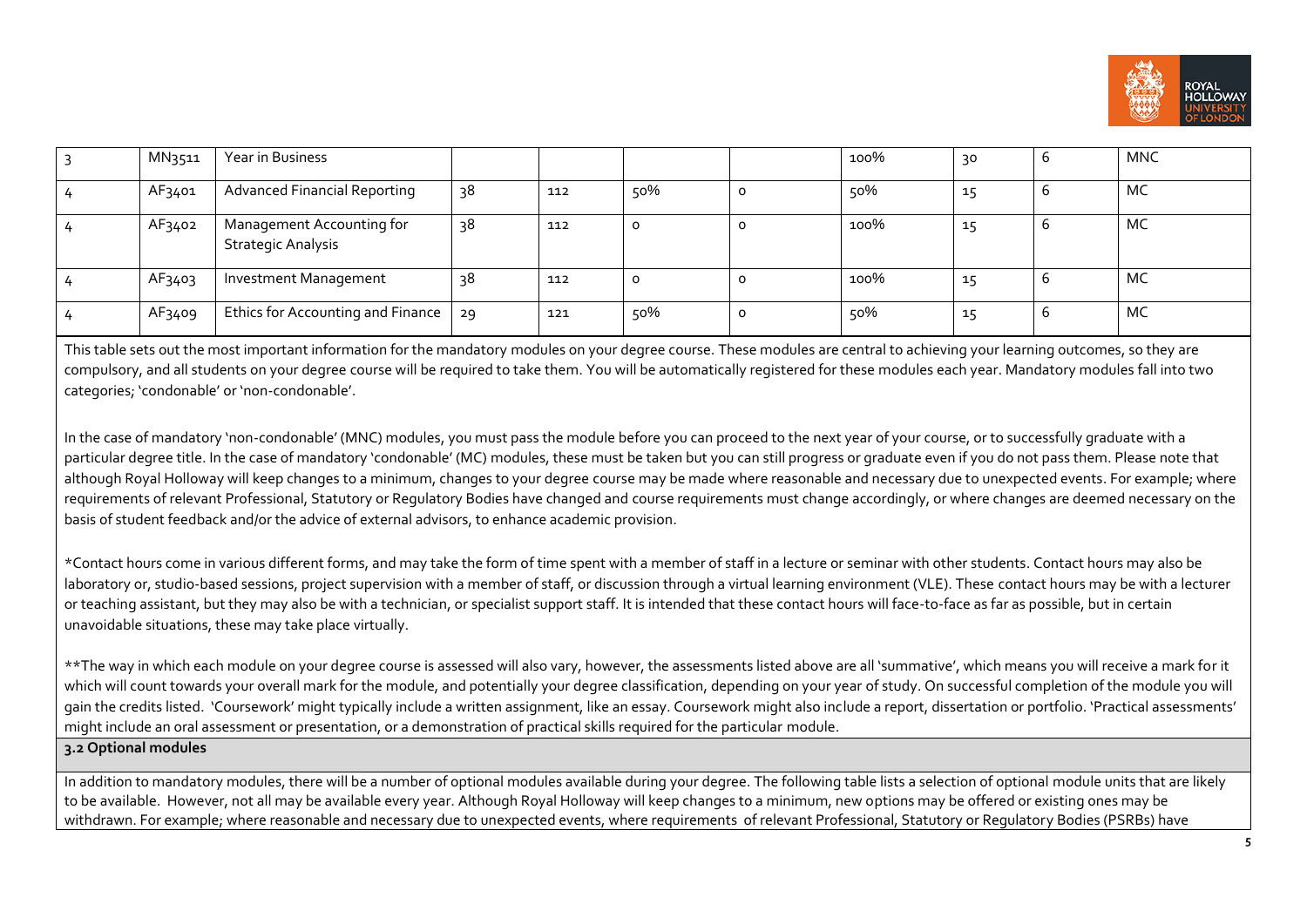

changed and course requirements must change accordingly, or where changes are deemed necessary on the basis of student feedback and/or the advice of External Advisors, to enhance academic provision.There may be additional requirements around option selection, so it is important that this specification is read alongside your department's Student Handbook, which you can access via thei[r webpage.](https://www.royalholloway.ac.uk/research-and-teaching/departments-and-schools/management/) 

| Year <sub>1</sub>                        | Year 2                                  | Year <sub>3</sub>                | Year 4                                                |
|------------------------------------------|-----------------------------------------|----------------------------------|-------------------------------------------------------|
| AF1404 Business Law                      | AF2404 Audit and Assurance              | Year in Business (see Section 4) | AF3405 Communication and Impression                   |
|                                          |                                         |                                  | Management in Accounting                              |
| MN1125 Economic and Social               | AF2406 Principles of UK Taxation        |                                  | AF3406 Taxation: Economics, Policy and Practice       |
| Foundations of Sustainable Organisations |                                         |                                  |                                                       |
| MN1305 Markets and Consumption           | MN2305 Marketing Strategy in Context    |                                  | MN <sub>3045</sub> International Financial Accounting |
| AF1408 Financial Literacy and Personal   | MN2325 Digital Marketing                |                                  | AF3410 Contemporary issues in Accounting and          |
| <b>Financial Planning</b>                |                                         |                                  | Finance                                               |
|                                          | MN2225 Multinational Enterprise         |                                  | AF3411 International Financial Market                 |
|                                          | MN2165 The Global Economy               |                                  | MN3311 Dissertation                                   |
|                                          | MN2615 Fundamentals of Entrepreneurship |                                  | MN3325 Global Marketing                               |
|                                          | MN2815 Business, Politics and Society   |                                  | MN3455 Advertising and Promotions                     |
|                                          |                                         |                                  | MN3545 Project Management                             |
|                                          |                                         |                                  | MN3515 Business Data Analytics                        |
|                                          |                                         |                                  | MN3205 Emerging Markets                               |
|                                          |                                         |                                  | MN3215 Asia Pacific Business                          |
|                                          |                                         |                                  | MN3225 European Business                              |
|                                          |                                         |                                  | MN3725 Corporate Governance                           |
| 3.3 Optional module requirements         |                                         |                                  |                                                       |

In stage one you must choose one optional 15 credit module from Business Law (AF1404), from Management (MN) modules, or from another department.

During stage two, you must choose modules to the value of 30 credits from Audit and Assurance (AF2404), Principles of UK Taxation (AF2406), or from a list of Stage Two Management (MN) modules.

During stage four, you choose modules to the value of 60 credits of which at least 30 credits must be from AF3405, AF3406, MN3045, AF3410 and AF3411. If you do not choose 60 credits from above (AF3405, AF3406, MN3045, AF3410 and AF3411) then you must choose modules to the sum of 120 credits in total for the year from a list of Stage Three Management (MN) modules.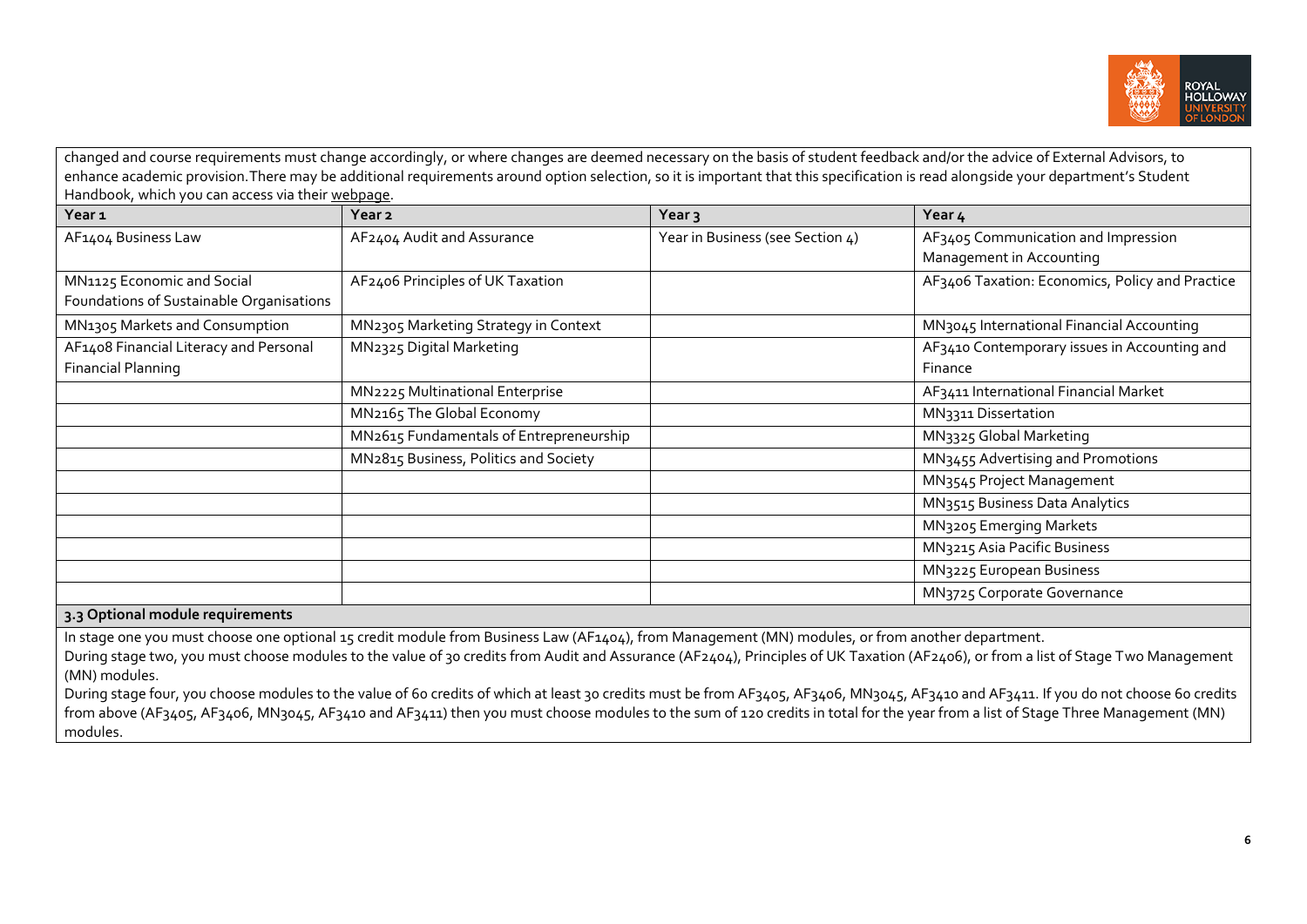

# **Section 4 - Progressing through each year of your degree course**

For further information on the progression and award requirements for your degree, please refer to Royal Holloway's [Academic Regulations.](https://www.royalholloway.ac.uk/students/study/our-college-regulations/attendance-and-academic-regulations.aspx) As part of your degree course you may also be required to complete a module to develop your academic writing skills. This module does not carry credit but passing it is a requirement to progress to the next year of study.

All first year undergraduate students are required to take and pass the non-credit bearing Moodle-based Academic Integrity module SS1001 in order to progress into the second year of study (unless their course includes the alternative mandatory SS1000 module). The pass mark for the module assessment is stated in the on-line Academic Integrity Moodle module. Students may attempt the assessment as often as they wish with no penalties or capping. Students who meet the requirements for progression as stipulated in the [College's](https://eur03.safelinks.protection.outlook.com/?url=http%3A%2F%2Fwww.rhul.ac.uk%2Fforstudents%2Fstudying%2Facademicregulations%2Fhome.aspx&data=04%7C01%7CLee.Sheriston%40rhul.ac.uk%7C4a46a15c704b4e884f0808da0bf1103c%7C2efd699a19224e69b601108008d28a2e%7C0%7C0%7C637835427223112502%7CUnknown%7CTWFpbGZsb3d8eyJWIjoiMC4wLjAwMDAiLCJQIjoiV2luMzIiLCJBTiI6Ik1haWwiLCJXVCI6Mn0%3D%7C3000&sdata=dazkS%2FwIhdLoShdreeUgigEghTFNe49cyZC56Be0dxo%3D&reserved=0)  [Undergraduate Regulations](https://eur03.safelinks.protection.outlook.com/?url=http%3A%2F%2Fwww.rhul.ac.uk%2Fforstudents%2Fstudying%2Facademicregulations%2Fhome.aspx&data=04%7C01%7CLee.Sheriston%40rhul.ac.uk%7C4a46a15c704b4e884f0808da0bf1103c%7C2efd699a19224e69b601108008d28a2e%7C0%7C0%7C637835427223112502%7CUnknown%7CTWFpbGZsb3d8eyJWIjoiMC4wLjAwMDAiLCJQIjoiV2luMzIiLCJBTiI6Ik1haWwiLCJXVCI6Mn0%3D%7C3000&sdata=dazkS%2FwIhdLoShdreeUgigEghTFNe49cyZC56Be0dxo%3D&reserved=0) (Section: Conditions for progression to the next stage) but fail to pass the Moodle-based Academic Integrity module will not be permitted to progress into their second year of academic study at the College.

Year in Business - The third year of this degree course will be spent on a work placement. You are supported by your academic department and the Royal Holloway Careers Service to find a suitable placement. However, Royal Holloway cannot guarantee that all students who are accepted onto this degree course will secure a placement, and the ultimate responsibility lies with you. You will need to achieve an agreed level of academic performance to proceed onto, or remain on, a placement. On the BSc Accounting and Finance with a Year in Business you must take and pass the mandatory non-condonable modules in Years 1 and 2. This year forms an integral part of the degree course and you will be asked to complete assessed work. The mark for this work will count towards the degree. You must pass the Year in Business module to qualify for the degree title "Year in Business".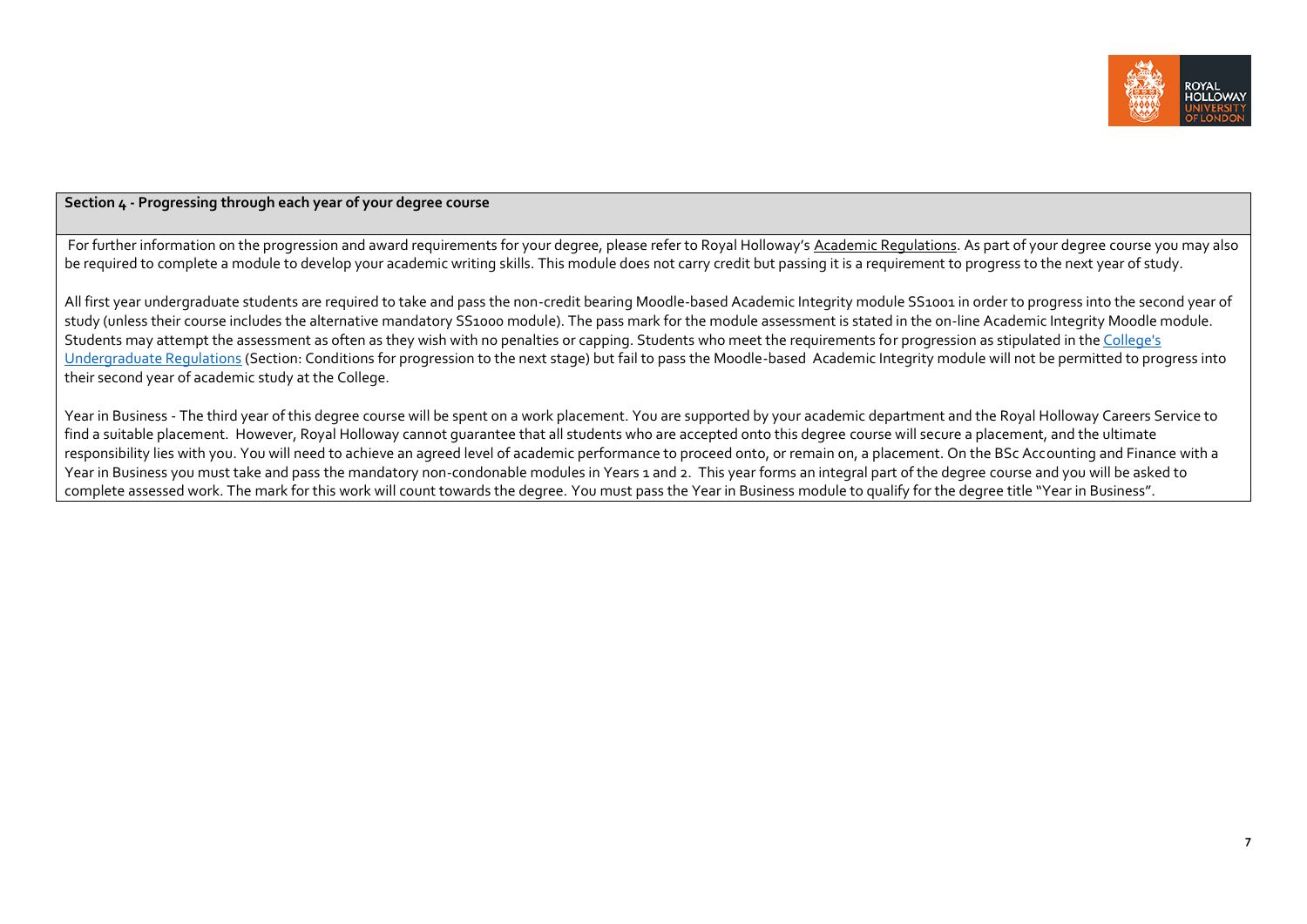

#### **Section 5 – Educational aims of the course**

The aims of this course are:

- to provide an intellectually challenging and relevant education which will equip students with the analytical competence, knowledge base, critical capabilities, and personal and technical skills required for future roles in business, the public sector, and society and for further study and doctoral research;
- to combine academic and practical insights into the subject of accounting within an international and comparative context;
- to reflect the dynamic nature of the business world and specifically accounting in the international environment;
- to provide a learning environment informed by the research expertise of academic staff;
- to develop students' lifelong learning skills, and instil and improve a broad range of transferable personal and technical skills;
- to provide for integration between theory and practice by a variety of means including, for example, work-based experience or placement, or input from external business-related visitors;
- to provide students with knowledge and understanding of accounting theory and practice sufficient to meet some of the accreditation requirements of the professional accounting bodies.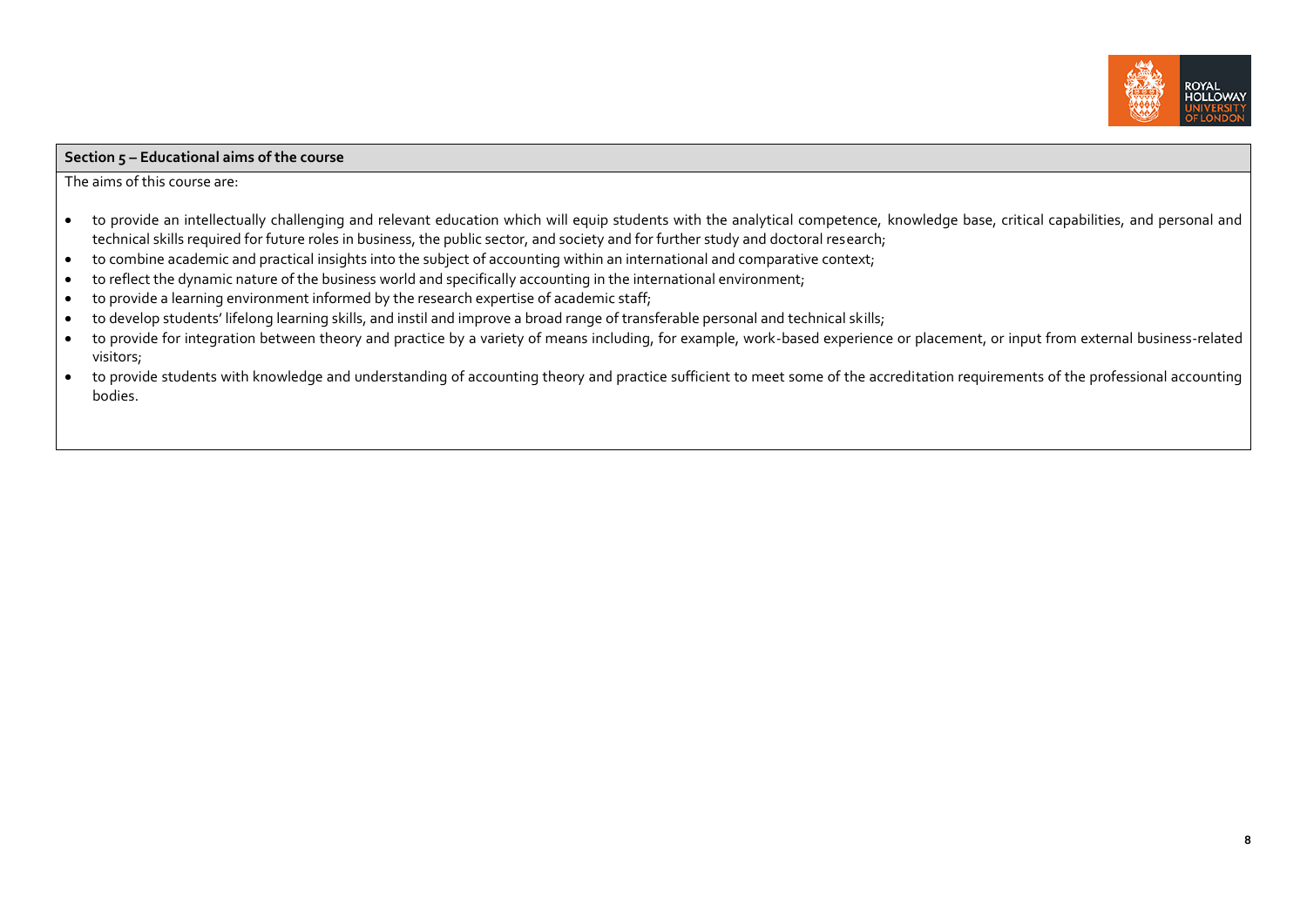

|                | <b>Section 6 - Course learning outcomes</b>                                                                                                                                                                                                                                                                                                                                                                                                                                                                                                                                                                                                                                                                                                                                                                                                                                                                                                                                                                                                                                                                                                                                                                                                                            |                  |                                                                                                                                                                                                                                                                                                                                                                                                                                                                                                                                                                                                                                                                                                                                                                                                                                                                                                                                                                                                                                                                                                                                                                                                                                                                                                                                                           |
|----------------|------------------------------------------------------------------------------------------------------------------------------------------------------------------------------------------------------------------------------------------------------------------------------------------------------------------------------------------------------------------------------------------------------------------------------------------------------------------------------------------------------------------------------------------------------------------------------------------------------------------------------------------------------------------------------------------------------------------------------------------------------------------------------------------------------------------------------------------------------------------------------------------------------------------------------------------------------------------------------------------------------------------------------------------------------------------------------------------------------------------------------------------------------------------------------------------------------------------------------------------------------------------------|------------------|-----------------------------------------------------------------------------------------------------------------------------------------------------------------------------------------------------------------------------------------------------------------------------------------------------------------------------------------------------------------------------------------------------------------------------------------------------------------------------------------------------------------------------------------------------------------------------------------------------------------------------------------------------------------------------------------------------------------------------------------------------------------------------------------------------------------------------------------------------------------------------------------------------------------------------------------------------------------------------------------------------------------------------------------------------------------------------------------------------------------------------------------------------------------------------------------------------------------------------------------------------------------------------------------------------------------------------------------------------------|
|                | Skills and other attributes (S), and Transferable skills (*))                                                                                                                                                                                                                                                                                                                                                                                                                                                                                                                                                                                                                                                                                                                                                                                                                                                                                                                                                                                                                                                                                                                                                                                                          |                  | In general terms, the courses provide opportunities for students to develop and demonstrate the following learning outcomes. (Categories - Knowledge and understanding (K),                                                                                                                                                                                                                                                                                                                                                                                                                                                                                                                                                                                                                                                                                                                                                                                                                                                                                                                                                                                                                                                                                                                                                                               |
| 1.<br>5.<br>6. | The principal interdisciplinary and comparative perspectives that inform accounting<br>and finance theory and practice (K);<br>2. The international, economic, regulatory, ethical and social environments contexts<br>in which accounting and finance operate, leading to a multifaceted appreciation of<br>accounting and finance, the main accounting frameworks, theories, technical<br>languages and practices, and their relevance and application to theoretical and<br>practical problems (K);<br>The alternative accounting frameworks, theories, technical languages and practices<br>and their relevance and application to theoretical and practical problems $(K)$ ;<br>4. The major theoretical tools and theories of finance, and their relevance and<br>application to theoretical and practical problems (K);<br>The financing arrangements and governance mechanisms and structures of<br>business entities, and an appreciation of how theory and evidence can be combined<br>to assess the effectiveness and efficiency of such arrangements $(K)$ ;<br>Contemporary theories and empirical evidence concerning the interaction of<br>accounting and finance with people in organisations, the capital markets and with<br>regulatory systems (K); | 7.<br>-8.<br>-9. | A capacity for critical evaluation of arguments and evidence, and the presentation of this in<br>well-structured pieces of work (S*);<br>An ability to synthesise and evaluate information from a number of sources so as to gain a<br>coherent understanding of both the theory and practice of accounting and finance, and their<br>contexts $(S^*)$ ;<br>An ability to identify problems, and select appropriate information in order to analyse and<br>draw reasoned conclusions concerning structured and unstructured problems (S*);<br>10. An ability to record, summarise and analyse transactions and other economic events $(S^*)$ ;<br>11. An ability to acknowledge and reference sources in an approved format (S*);<br>12. A capacity for independent and self-managed learning, setting priorities and working to<br>prescribed time limits, including the planning and execution of an independent study<br>project (S*);<br>13. Numeracy skills, including the processing, analysis and interpretation of financial, statistical<br>and other numerical data (S*);<br>14. The ability to use effectively contemporary information and communications technology<br>for the acquisition, analysis and communication of information (S*);<br>15. Effective oral and written communication skills, including communicating quantitative and |
|                |                                                                                                                                                                                                                                                                                                                                                                                                                                                                                                                                                                                                                                                                                                                                                                                                                                                                                                                                                                                                                                                                                                                                                                                                                                                                        |                  | qualitative information, together with analysis, argument and commentary, in a form<br>appropriate to the intended audience (S*);                                                                                                                                                                                                                                                                                                                                                                                                                                                                                                                                                                                                                                                                                                                                                                                                                                                                                                                                                                                                                                                                                                                                                                                                                         |
|                |                                                                                                                                                                                                                                                                                                                                                                                                                                                                                                                                                                                                                                                                                                                                                                                                                                                                                                                                                                                                                                                                                                                                                                                                                                                                        |                  | 16. The ability to work collaboratively and productively with others, including the giving and<br>receiving of constructive feedback (S*).                                                                                                                                                                                                                                                                                                                                                                                                                                                                                                                                                                                                                                                                                                                                                                                                                                                                                                                                                                                                                                                                                                                                                                                                                |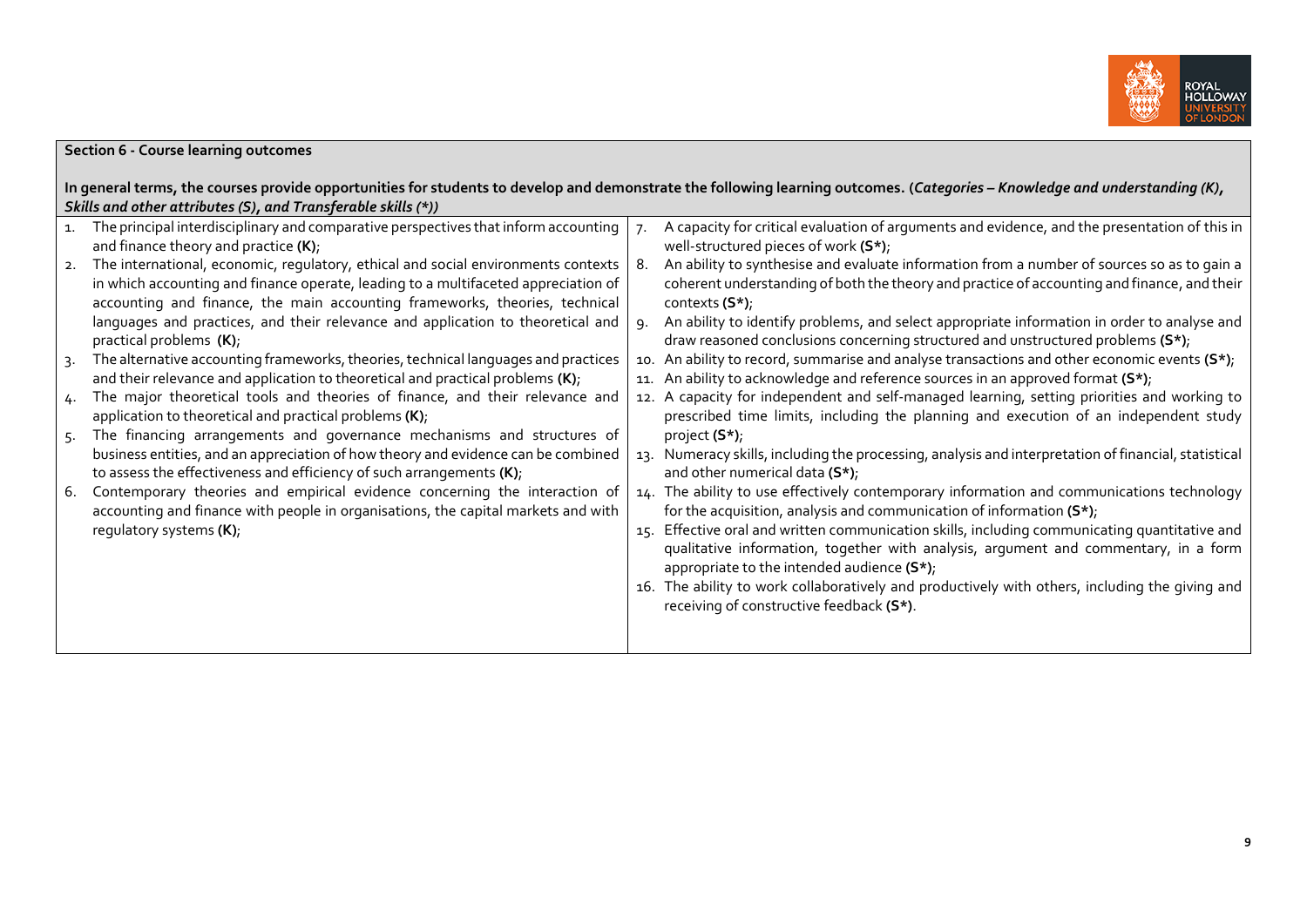

# **Section 7 - Teaching, learning and assessment**

Teaching is through a number of means, depending on the specific topic or module, but is mostly by lectures, seminars and workshops. Lectures normally cover the essential subject matter, guided question practice and literature review, and they provide summaries of the key concepts, technical language and debates. Seminars or workshops supplement lectures, or allow you the opportunity to practise or acquire a technical or personal skill. They employ a range of approaches, including case studies, small or large group discussion and other forms of collaborative learning, role-plays, one-to-one interactions including peer feedback and review, question and answer sessions, information technology, or computer-based training. Considerable emphasis is placed on personal study and library work, often in preparation for seminars, workshops and lectures, and modules provide guided reading and indicative bibliography.

Formative and summative assessment methods vary in accordance with the aims and outcomes of a specific topic or module, but frequently involve a combination of in-module assessment and formal end-of-year written examinations. In addition, practical skills assessments, group and individual presubsects, group and individual presentations, reports, quantitative analysis, and essays are all used at some point during the courses. For all formative assessments and for in-class tests on AF modules, you receive either written or oral feedback, which may be generic or individual.

At stage one, teaching, learning and assessment focus on the development of foundation knowledge and understanding and the skills for advanced study; at stage two, there is an emphasis on independent learning and development of conceptual capabilities and advanced knowledge and understanding; and stage three allows you to deepen your specialist knowledge, adopt more critical and evaluative approaches and carry out independent research. Full details of the assessments for individual modules can be obtained from th[e School.](https://www.royalholloway.ac.uk/management/home.aspx)

### **Section 8 – Additional costs**

Costs incurred by students while on a Year in Industry/Business vary depending on the nature and location of the placement. For further information please contact our Student Fees Office.

**These estimated costs relate to studying this particular degree course at Royal Holloway. General costs such as accommodation, food, books and other learning materials and printing etc., have not been included, but further information is available on our website.**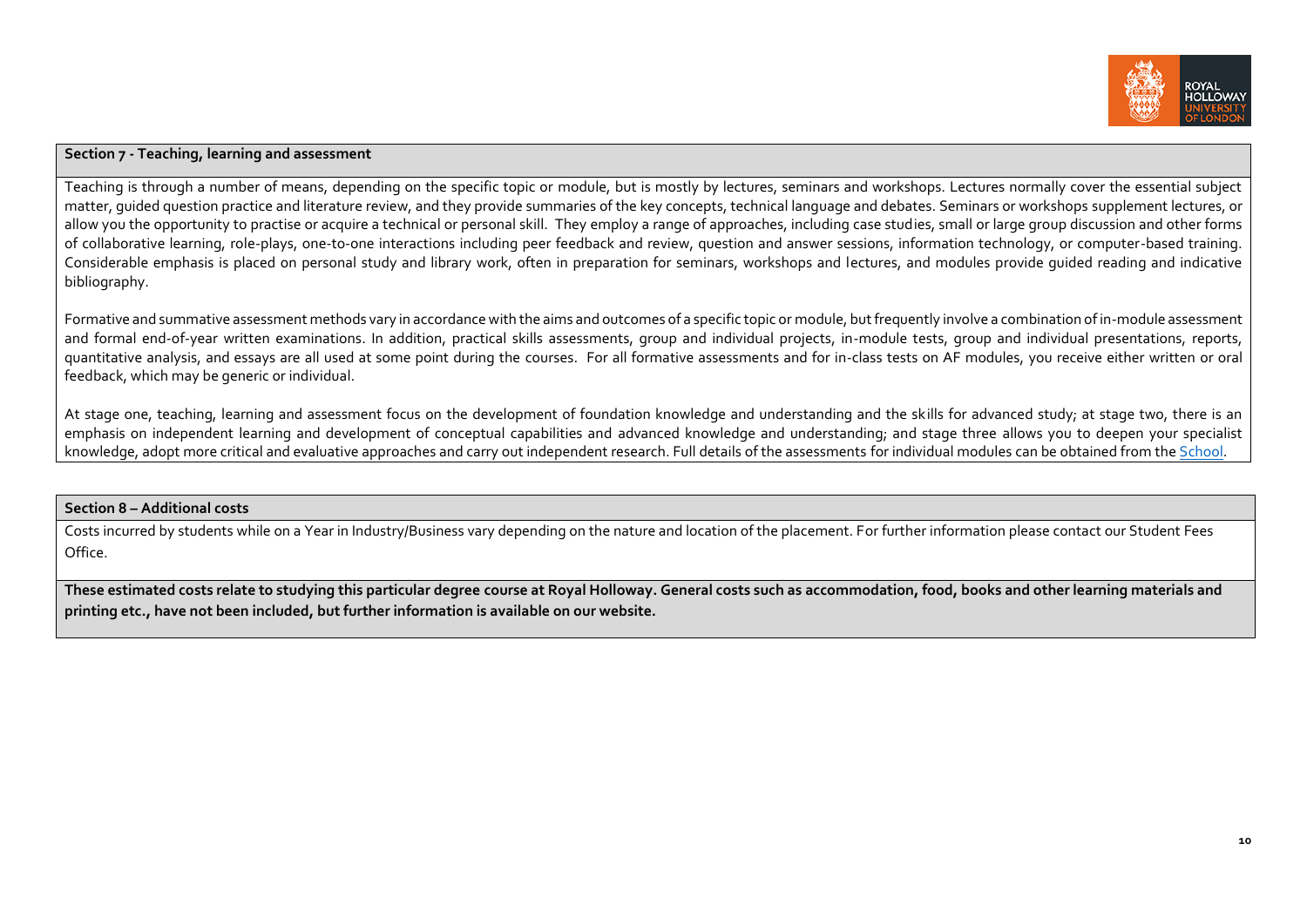

| Section 9 - Indicators of quality and standards                                                                                                                                                                                                                                                                                                                                                                                                                                                                                                                                                                                                                       |                                                                |  |  |  |  |
|-----------------------------------------------------------------------------------------------------------------------------------------------------------------------------------------------------------------------------------------------------------------------------------------------------------------------------------------------------------------------------------------------------------------------------------------------------------------------------------------------------------------------------------------------------------------------------------------------------------------------------------------------------------------------|----------------------------------------------------------------|--|--|--|--|
| <b>QAA Framework for Higher Education Qualifications (FHEQ) Level</b>                                                                                                                                                                                                                                                                                                                                                                                                                                                                                                                                                                                                 | 4-6                                                            |  |  |  |  |
| Your course is designed in accordance with the FHEQ to ensure your qualification is awarded on the basis of nationally established standards of achievement, for both outcomes and<br>attainment. The qualification descriptors within the FHEQ set out the generic outcomes and attributes expected for the award of individual qualifications. The qualification descriptors<br>contained in the FHEQ exemplify the outcomes and attributes expected of learning that results in the award of higher education qualifications. These outcomes represent the integration<br>of various learning experiences resulting from designated and coherent courses of study. |                                                                |  |  |  |  |
| <b>QAA Subject benchmark statement(s)</b>                                                                                                                                                                                                                                                                                                                                                                                                                                                                                                                                                                                                                             | http://www.qaa.ac.uk/quality-code/subject-benchmark-statements |  |  |  |  |
| Subject benchmark statements provide a means for the academic community to describe the nature and characteristics of courses in a specific subject or subject area. They also represent<br>general expectations about standards for the award of qualifications at a given level in terms of the attributes and capabilities that those possessing qualifications should have<br>demonstrated.                                                                                                                                                                                                                                                                       |                                                                |  |  |  |  |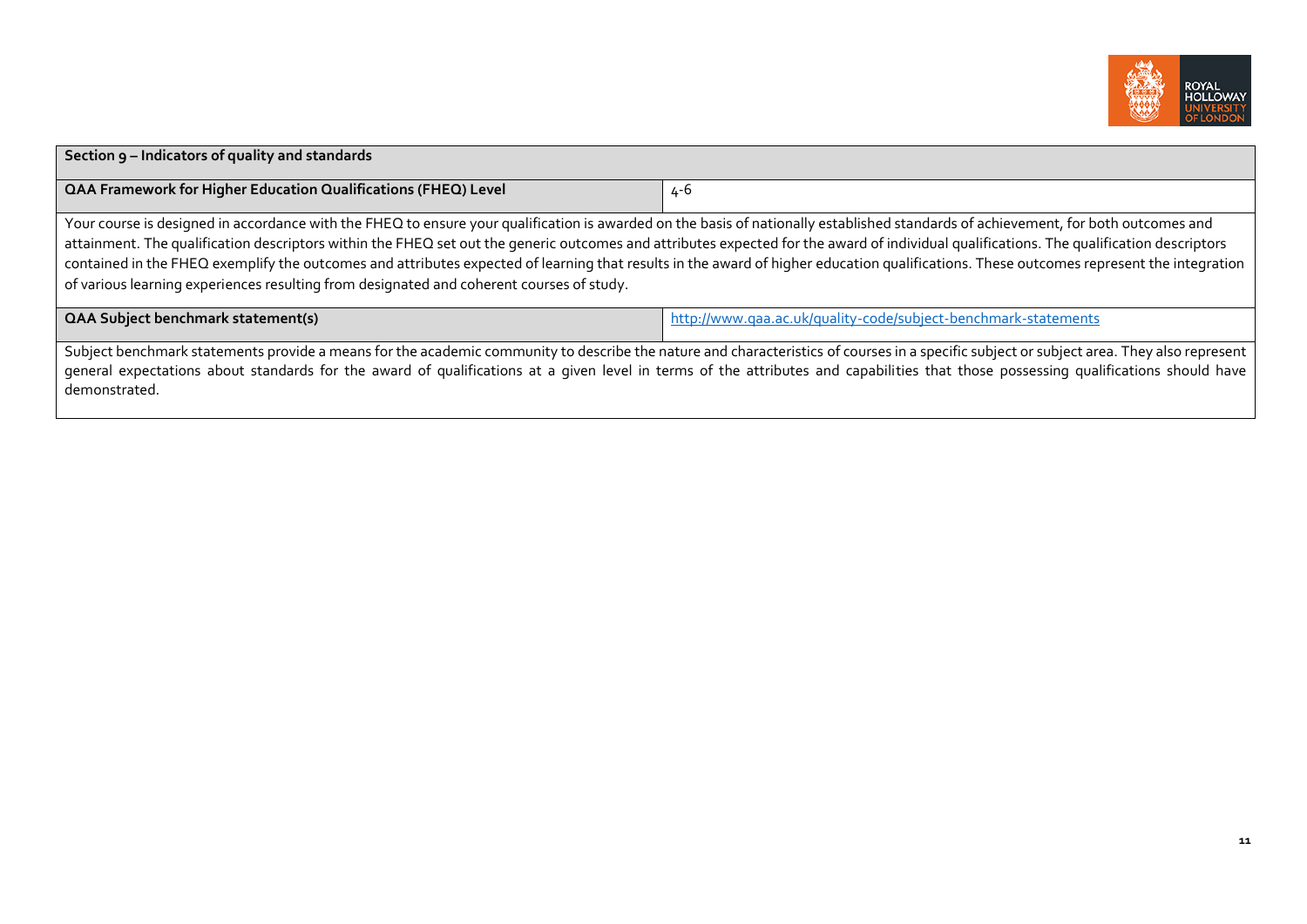

# **Section 10 – Further information**

This specification provides a concise summary of the main features of the course and the learning outcomes that a typical student might reasonably be expected to achieve and demonstrate when taking full advantage of the learning opportunities that are available. More detailed information on module units, including teaching and learning methods, and methods of assessment, can be found via the online Module [Catalogue.](http://banner-ssb.rhul.ac.uk/BANPROD/bwckctlg.p_disp_dyn_ctlg) The accuracy of the information contained in this document is reviewed regularly by the university, and may also be checked routinely by external agencies, such as the Quality Assurance Agency (QAA).

Your course will be reviewed regularly, both by the university as part of its cyclical quality enhancement processes, and/or by your department or school, who may wish to make improvements to the curriculum, or in response to resource planning. As such, your course may be revised during the course of your study at Royal Holloway. However, your department or school will take reasonable steps to consult with students via appropriate channels when considering changes. All continuing students will be routinely informed of any significant changes.

| Section 11 - Intermediate exit awards (where available)                                                                                                                                                                                                 |                                                                                                                                            |                                        |  |  |  |  |  |
|---------------------------------------------------------------------------------------------------------------------------------------------------------------------------------------------------------------------------------------------------------|--------------------------------------------------------------------------------------------------------------------------------------------|----------------------------------------|--|--|--|--|--|
| You may be eligible for an intermediate exit award if you complete part of the course as detailed in this document. Any additional criteria (e.g. mandatory modules, credit<br>requirements) for intermediate awards is outlined in the sections below. |                                                                                                                                            |                                        |  |  |  |  |  |
| Award                                                                                                                                                                                                                                                   | Criteria                                                                                                                                   | <b>Awarding body</b>                   |  |  |  |  |  |
| Diploma in Higher Education (DipHE)                                                                                                                                                                                                                     | Pass in 210 credits of which at least 90 must be at or<br>above FHEQ Level 4 and at least 120 of which must<br>be at or above FHEQ Level 5 | Royal Holloway and Bedford New College |  |  |  |  |  |
| Certificate in Higher Education (CertHE)                                                                                                                                                                                                                | Pass in 120 credits of which at least 90 must be at or<br>above FHEQ Level 4                                                               | Royal Holloway and Bedford New College |  |  |  |  |  |